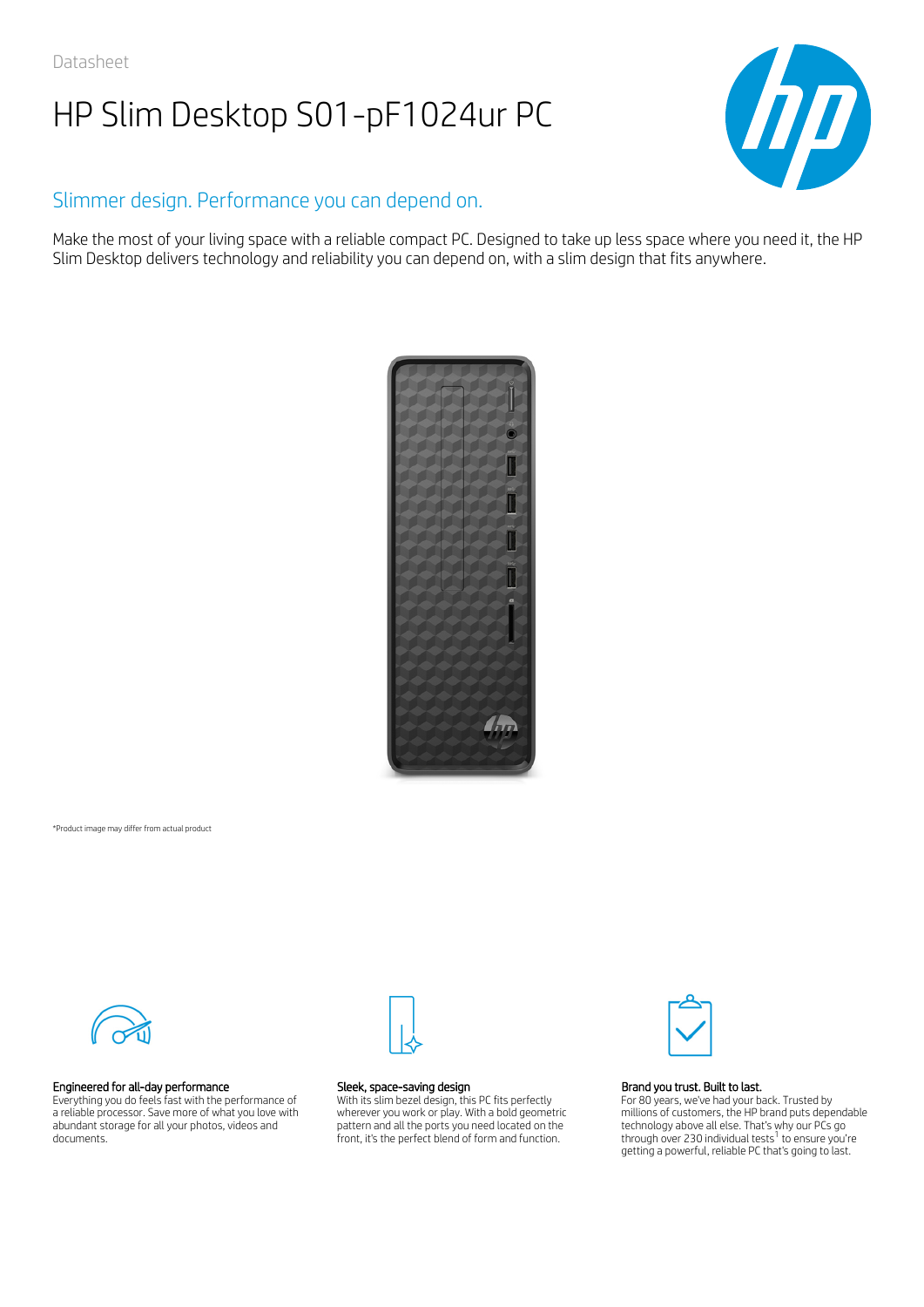## **Featuring**

## PCIe SSD storage

Boot up in seconds with lightning fast speed with up to 256 GB PCIe SSD storage.

### DDR4 RAM

Designed to run more efficiently and more reliably at faster speeds, DDR4 is the future of RAM. With its higher bandwidth, everything from multi-tasking to playing games gets a performance boost.

### 802.11 a/c (1x1) WLAN & Bluetooth® 4.2

Stay connected to Wi-Fi and to Bluetooth® accessories with wireless technology. 2

#### SuperSpeed USB Type-A 5Gbps signaling data rate

Plug in your external storage with this SuperSpeed USB Type-A port, featuring 5Gbps signaling data rate.<sup>3</sup>

#### Ethernet port

When you have a spotty wireless connection, you can quickly plug in your Ethernet cable to get a smooth, wired Internet experience that bypasses any wireless issue.

#### Geometric style and design

Make a statement with a new slim design featuring a sleek profile that doesn't compromise performance-all complemented with a bold, geometric pattern.

#### Built to last

Life can be unpredictable, but your HP desktop shouldn't be. Backed by over 230 individual tests, our desktops go through it all to deliver durability you can trust and reliability you can count on.<sup>14</sup>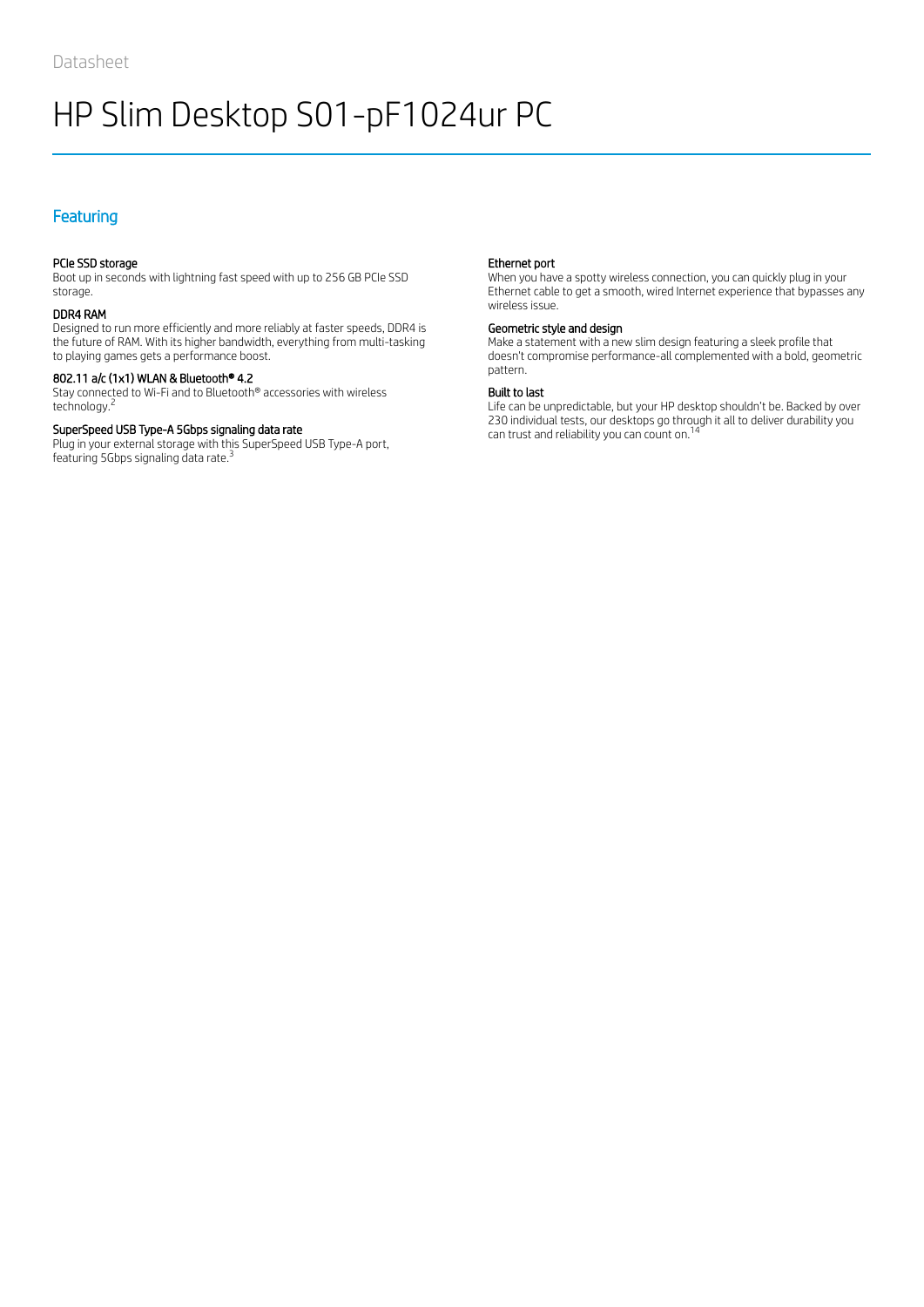

\*Product image may differ from actual product

## Specifications

## **Performance**

### Operating system

## FreeDOS

Processor Intel® Pentium® Gold G6405 (4.1 GHz base frequency, 4 MB L3 cache, 2 cores)

Processor family: Intel® Pentium® Gold processor Chipset

Intel® B460

Memory 4 GB DDR4-2666 MHz RAM (1 x 4 GB) Transfer rates up to 2666 MT/s. Memory slots used: 2 DIMM

## Storage

256 GB PCIe® NVMe™ M.2 SSD Optical drive not included

Graphics

Integrated: Intel® UHD Graphics; Audio

5.1 surround sound Display description

Display monitors sold separately. For more information please visit www.hp.com/eur/home-

## monitors

Power 180 W Gold efficiency power supply





## **Connectivity**

Network interface

Integrated 10/100/1000 GbE LAN Wireless connectivity

 $^6$  Realtek 802.11a/b/g/n/ac (1x1) Wi-Fi® and Bluetooth® 4.2 combo 3 Miracast compatible; MU-MIMO supported

Ports Front: 4 SuperSpeed USB Type-A 5Gbps signaling rate; 1 headphone/microphone combo Rear: 4 USB 2.0 Type-A; 1 audio-in; 1 audio-out; 1 RJ-45 HP 3-in-1 memory card reader Video connectors

## 1 VGA; 1 HDMI 1.4b

Expansion slots 2 M.2; 1 PCIe x16; 1 PCIe x1

## **Design**

Product color Jet black front bezel, dark chrome logo

## Additional information

Part Number P/N: 3V7F1EA #ACB UPC/EAN code: 195908546221 Weight 3.02 kg; Packed: 6.2 kg Dimensions 9.5 x 30.3 x 27 cm; Packed: 49.9 x 19.6 x 34.6 cm Warranty 1 year (1/1/0) limited warranty includes 1 year of parts and labor. No on-site repair. Terms and conditions vary by country. Certain restrictions and exclusions apply.; Included accessories Bag of screws (additional screws for future storage updates) Security management Kensington Security lock slot